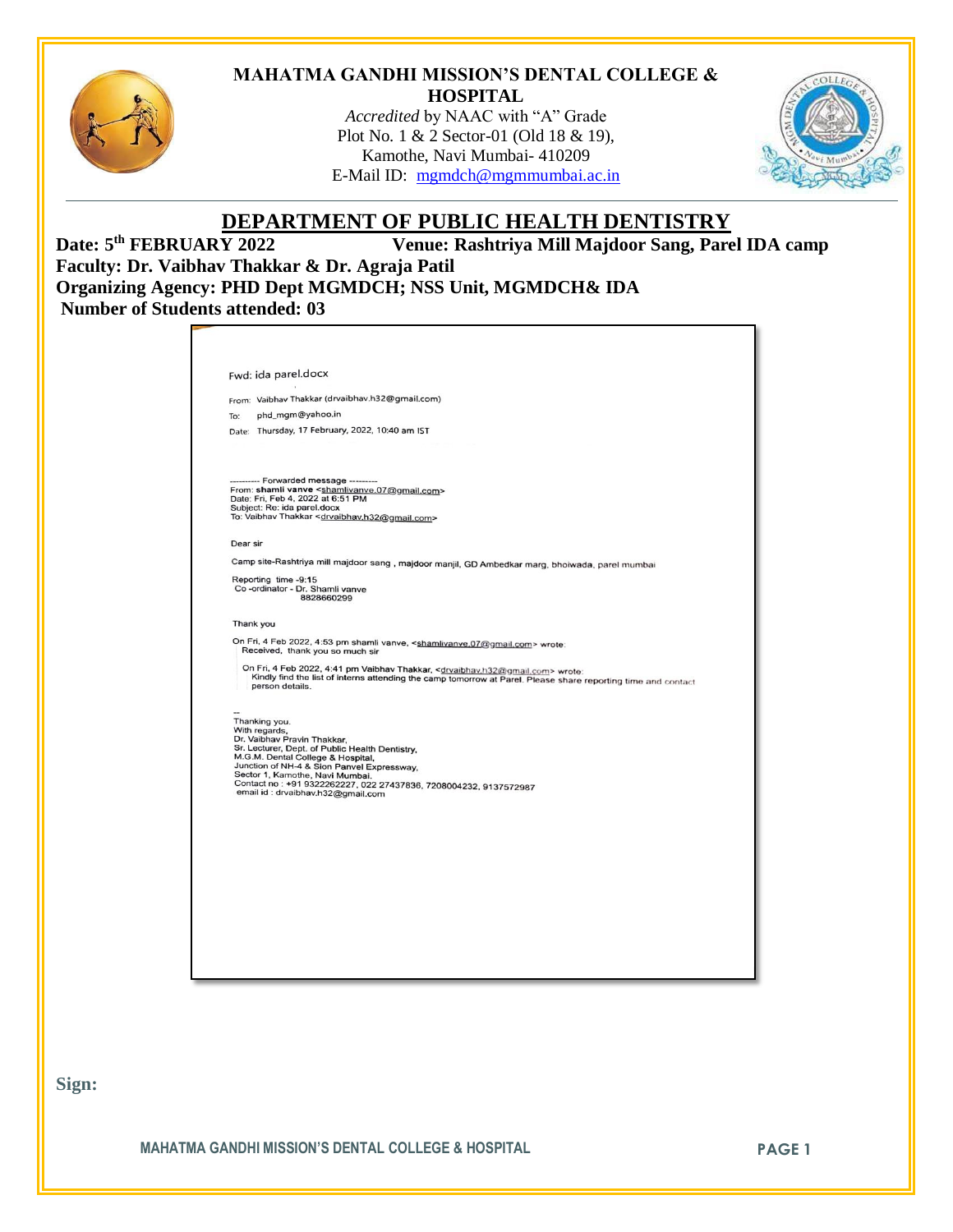# **Assessment of Health Education awareness camp –' Oral Hygiene' at Rashtriya mill majdoor sang ,Parel**

 MGM Dental College in association with IDA constantly takes efforts of extending the oral health care to the community. The oral care initiative was also extended to patients at **Rashtriya Mill Majdoor Sang, Parel** with the intention of creating awareness and providing oral health care to the patients. **Aim and objective:** 

- 1. To assess the oral health status of patients and to provide necessary Dental treatment.
- 2. To educate them and create awareness about oral health.

# **Method**:

A type III examination was carried out with the use of mouth mirror and probe in day light. All the patients were assessed for oral health status and were explained the need to get the problems corrected. The patients were made aware of the existing dental problems and preventive measures were explained.

**Observations:** A total of 54 patients were examined for various dental problems. Those requiring extensive treatment were referred to MGM Dental College and Hospital, Kamothe.

| <b>Condition</b> | No. of      | Percentage     |
|------------------|-------------|----------------|
|                  | individuals | $\frac{6}{10}$ |
| Dental caries    | 35          | 64.8%          |
| Gingivitis       | 10          | 20%            |
| Missing          |             | 14.8%          |
| Malocclusion     |             | 1.85%          |

# **Oral health status:**



## **Interpretation and conclusion:**

**Dental caries is the most common problem among the patients followed by gingivitis.Oral health education and prevention strategies should be implemented in order to reduce the disease burden among these patients.**

**Sign:**

**MAHATMA GANDHI MISSION'S DENTAL COLLEGE & HOSPITAL PAGE 2**